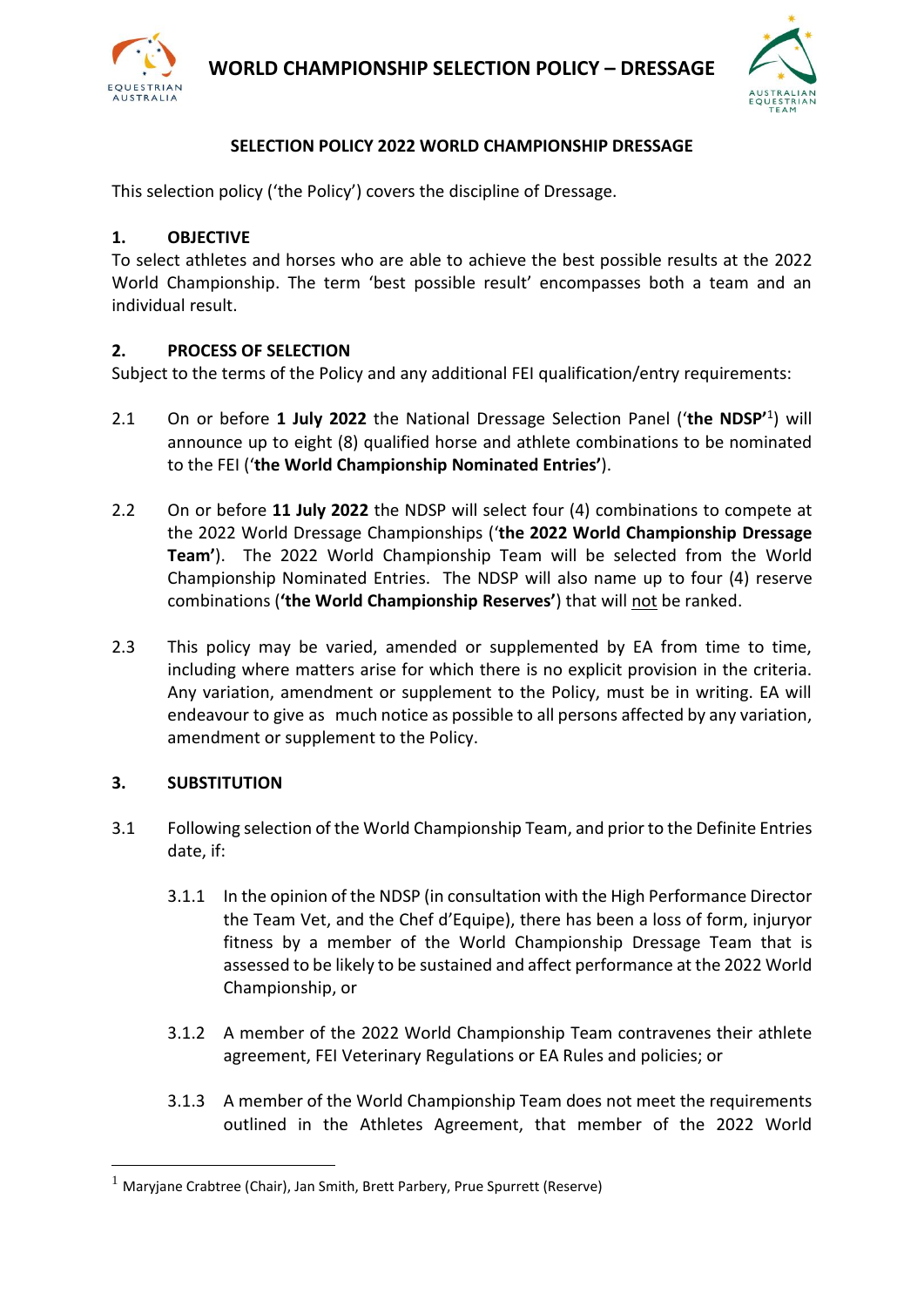



Championship Team may be replaced by another combination who was included in the 2022 World Championship Reserves (**'a Substitution'**).

**The choice of the World Championship Reserves is completely at the discretion of the NDSP (guided by the High Performance Director, Team Vet, and the Chef d'Equipe)**

## **4. ELIGIBILITY FOR SELECTION FOR THE WORLD CHAMPIONSHIP NOMINATED ENTRIES**

- 4.1 For athletes to be eligible for selection for the World Championship Nominated Entries, all athletes must:
	- 4.1.1 be a current member of EA
	- 4.1.2 be eligible to compete for Australia as per FEI regulations Art 119:
	- 4.1.3 be able and willing to prepare an agreed training and competition program recommended by the High Performance Director after consultation with the athlete
	- 4.1.4 be willing to make their horse(s) available for examination at a time and locations reasonably requested by the Team Vet and accept and implement the reasonable recommendations of the Team Vet:
	- 4.1.5 satisfy any additional preconditions advised in writing to the athlete by EA prior to, or at the time of, selection for World Championship Nominated Entries:
	- 4.1.6 demonstrate to the satisfaction of EA that they are not suffering any physical or mental impairment that would prevent them from competing in the Championships to the highest possible standard; and
	- 4.1.7 have acted, and at all times act, in such a manner so as to not bring the athlete, the discipline of Equestrian or EA into public disrepute or censure.
- 4.2 For Horses to be eligible for selection for the World Championship Nominated Entries, all horses must:
	- 4.2.1 be registered with EA or another FEI-recognised National Federation;
	- 4.2.2 have passed a veterinary examination<sup>2</sup> to the satisfaction of the Team Vet <sup>2</sup>

## **5 APPEALS**

- 5.1 Appeals concerning non-selection of athletes and horses for the World Championship Team will be heard by an EA Appeal Tribunal in accordance with the EA Appeal By-Laws.
- 5.2 There will be one level of appeal only with the sole grounds for an Appeal being that the Policy was not properly followed and/or implemented.
- 5.3 Only athletes may appeal their non-selection to the World Championship Team. Owners cannot appeal any decision. An athlete must lodge their notice of intention to

 $^2$  The timing and form of each horse's veterinary examination will be at the sole discretion of the Team Vet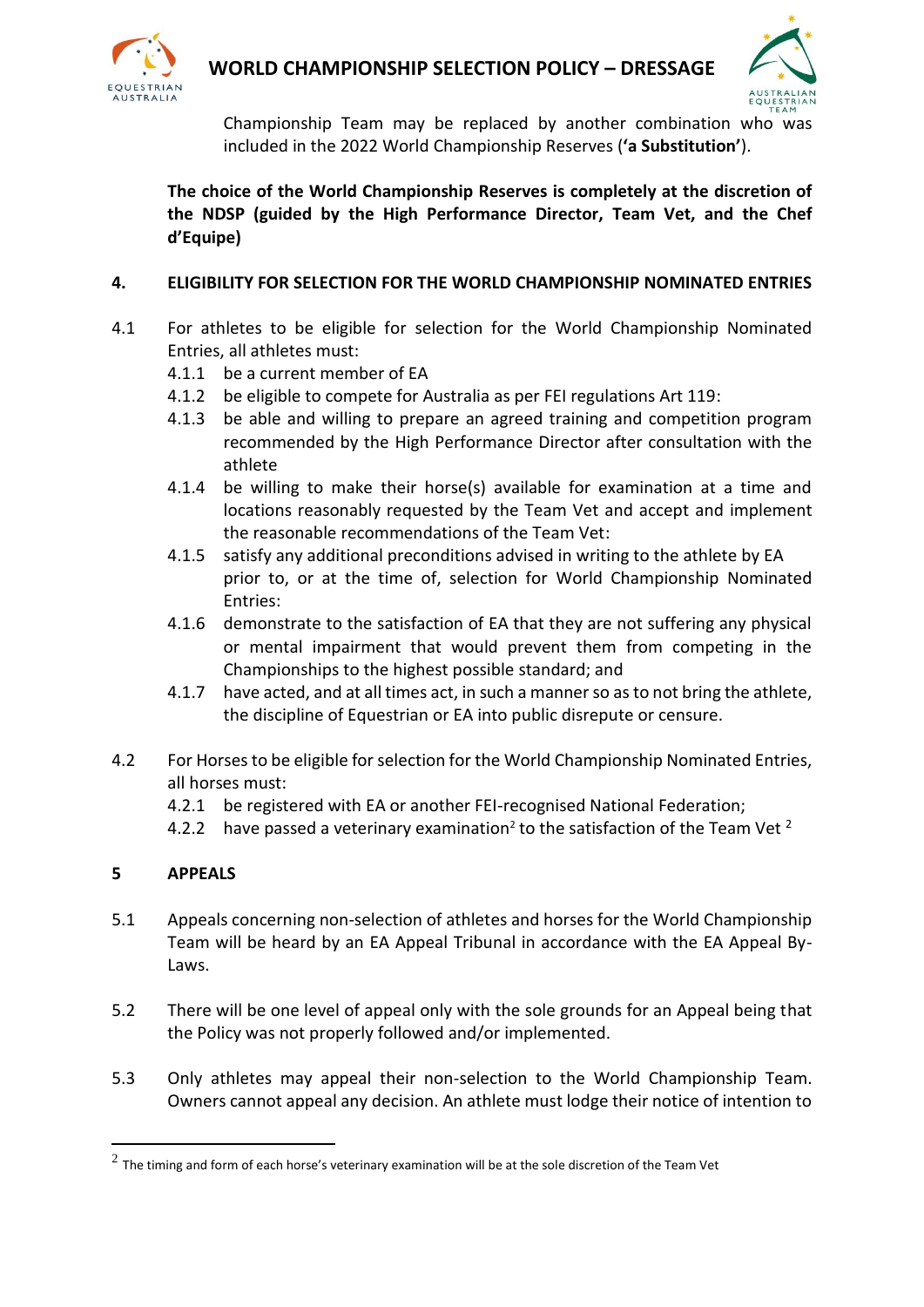



appeal in writing with the High Performance Director of EA within three (3) working days from the date of the announcement of the World Championship Team.

5.4 It shall be a condition of selection for the World Championship Nominated Entries that each Athlete expressly agrees to and accepts the provisions of this clause 5 including, without limitation, clause 5.1.

#### **6. NOMINATION CRITERIA**

The Nomination Criteria combines both Competition Criteria and General Criteria.

6.1 To be considered for selection for the World Championship Team all horses and athletes must have met the Minimum Eligibility Requirements for a championship pursuant to Article 450 FEI Dressage Rules 2022<sup>3</sup> (**FEI Qualification Criteria**).

#### 6.2 **Competition Criteria**

In addition to the FEI Qualification requirements, Combinations must have achieved an overall percentage of 69% or higher in at least two Grand Prix tests at a CDI3\* or above or CDI-W (Short Grand Prix) event between 1 January 2021 and 4 July 2022; and at least one of the scores of 69% or higher must have been achieved in 2022.

- 6.2.1 if competing in a CDI3\*, there must be at least one 5\* judge on the Ground Jury.
- 6.2.2 The National Federation will nominate the four Combinations who satisfy the threshold criteria in clauses 6 who, in the opinion of the National Federation operating through its EA High Performance Committee and the NDSP, in its absolute discretion:
	- a) will be most likely to achieve the highest competitive results at the World Championships; and
	- b) are, and will remain until the conclusion of the World Championships, positive ambassadors for the Sport, the National Federation and the World Championship.

## 6.3 **General Criteria**

Combinations to be nominated for the Team will be identified by the NDSP in its sole and absolute discretion to achieve the best possible result at the World Championship. The NDSP may consider the following factors:

 $^3$  Art 450 Dressage Rules 2022: provide those qualifications for a championship must be achieved as a combination. For the World Championship, combinations are required to have attained a result of at least 66% attributed by the Ground Jury and by any two different FEI 5\* Dressage Judges, of a nationality other than that of the rider, in a Grand Prix and/or Short Grand Prix, at two different CDI3\*/CDI4\*/CDI5\*/CDI-W or CDIO events, from 1st January 2021 until the date of nominated entries.